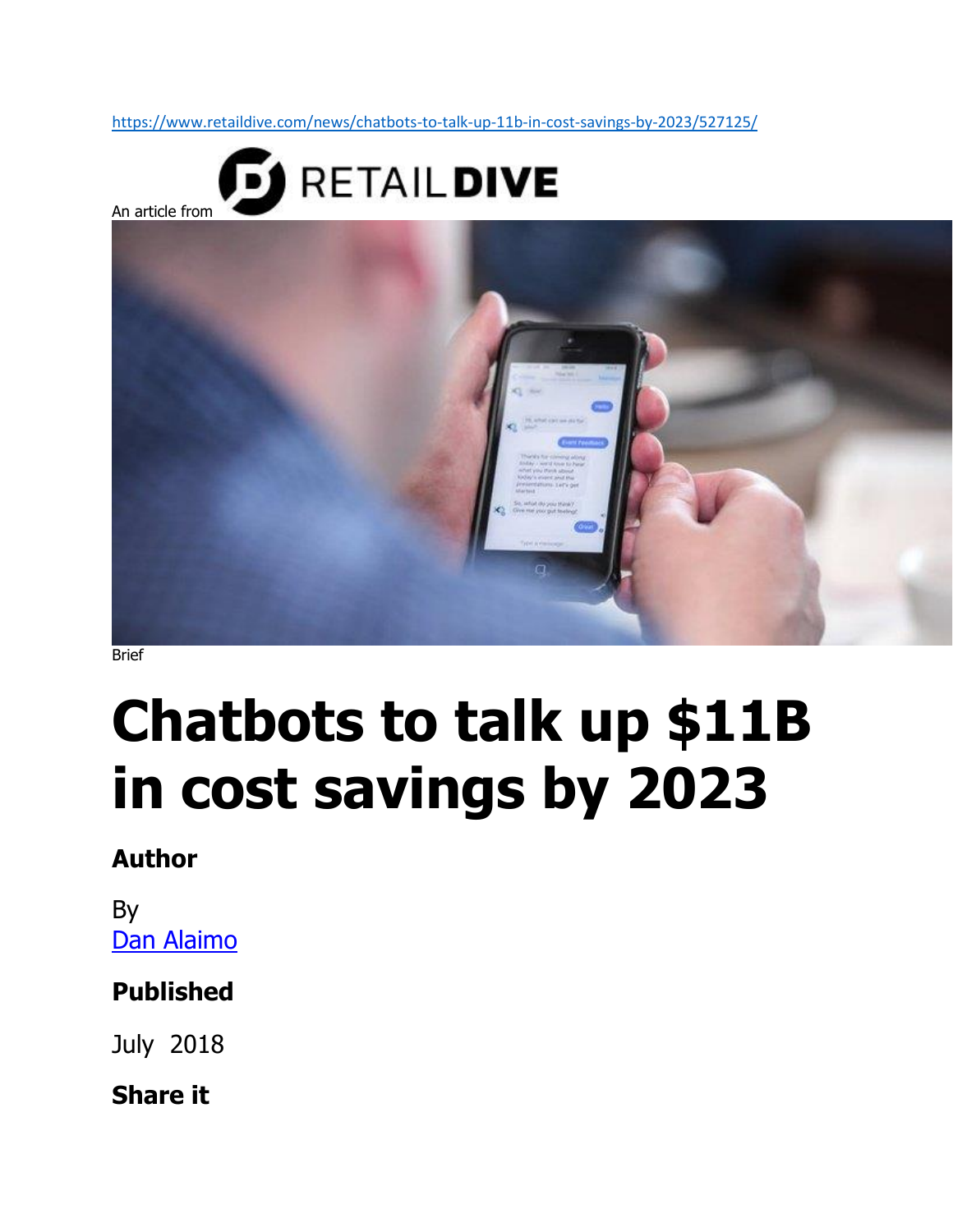- [post](https://www.linkedin.com/shareArticle?mini=true&url=https%3A//www.retaildive.com/news/chatbots-to-talk-up-11b-in-cost-savings-by-2023/527125/&title=Chatbots%20to%20talk%20up%20%2411B%20in%20cost%20savings%20by%202023)
- [share](https://www.facebook.com/sharer/sharer.php?u=https%3A//www.retaildive.com/news/chatbots-to-talk-up-11b-in-cost-savings-by-2023/527125/)
- [tweet](https://twitter.com/intent/tweet?text=Chatbots%20to%20talk%20up%20%2411B%20in%20cost%20savings%20by%202023%20https%3A//www.retaildive.com/news/chatbots-to-talk-up-11b-in-cost-savings-by-2023/527125/%20via%20@RetailDive)

## **Dive Brief:**

- By 2023, the use of chatbots will bring \$11 billion in combined cost savings for the retail, banking and healthcare business sectors as a replacement for customer service representatives. This savings will increase from about \$6 billion in 2018, [according to a report from Juniper Research.](https://www.juniperresearch.com/document-library/white-papers/how-chatbots-will-transform-the-retail-industry)
- Retailers will gain the most from chatbot technology. Juniper estimates that by 2023 over 70% of chatbots accessed will be retail based. By taking advantage of cost savings, upselling, marketing and cart recovery through the use of these automated agents, e-commerce transactions via chatbots will reach \$112 billion by 2023.
- Businesses and consumers in the three sectors will save more than a combined 2.5 billion hours by 2023, Juniper predicted. These savings will come from reducing the time spent on customer service calls, and cutting response and interaction times by phone and social channels.

## **Dive Insight:**

It's always hard to read about automation supplanting people, but it is an increasingly tight labor market and retailing is still a very margin-sensitive business. New research from Juniper outlines how chatbots will not only save on labor costs, but also become very effective at salesmanship and may even solve the intractable problem of shopping cart abandonment. Other research also points to a bright future for chatbots. The global chatbot market is predicted to grow 24.4% during the next four years, and self-service apps will drive adoption, [according to](https://www.retaildive.com/news/ai-poised-to-take-over-more-customer-service/517694/)